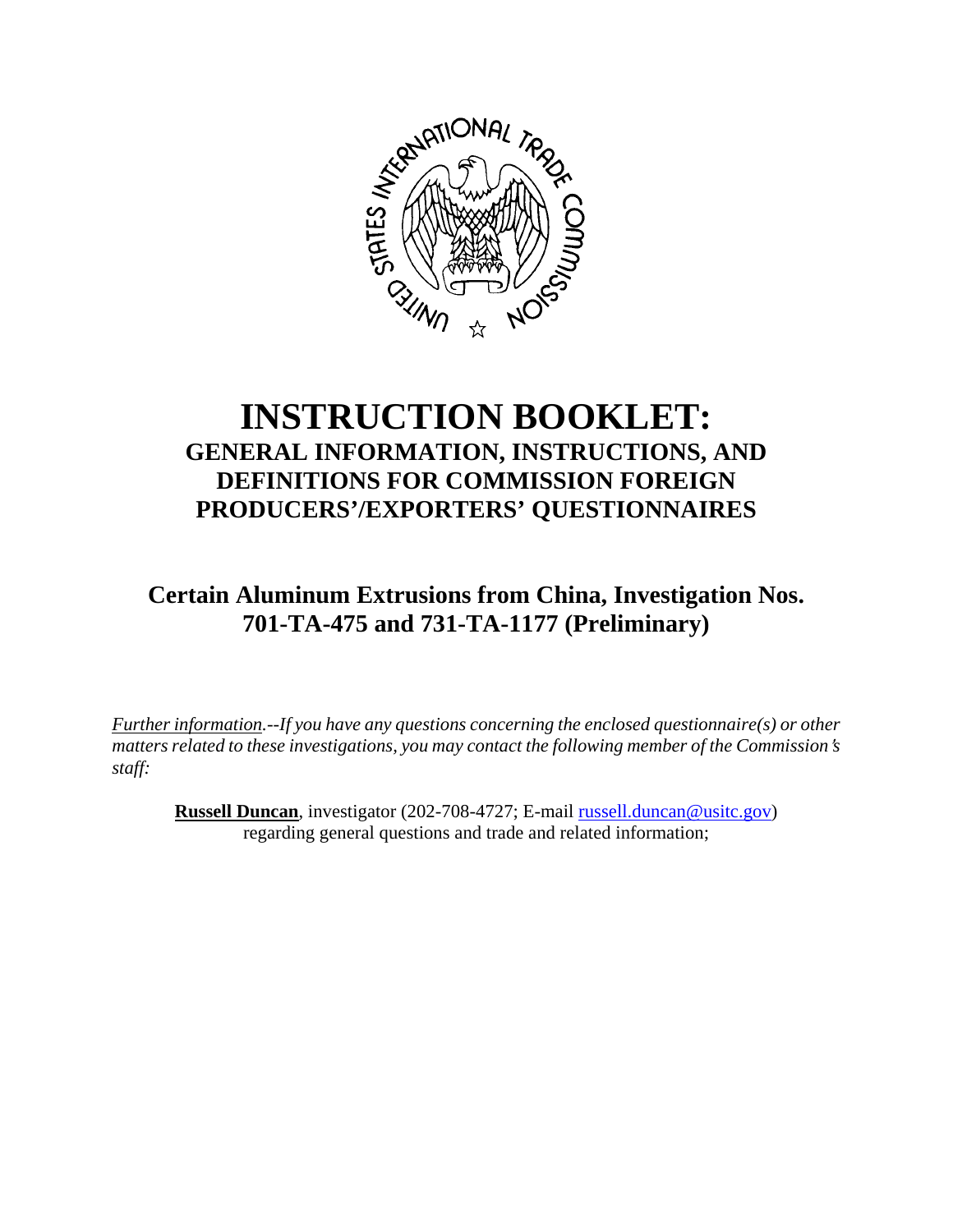## **GENERAL INFORMATION**

(Instructions Manual, in Inv. Nos. 701-TA-475 and 731-TA-1177, Certain Aluminum Extrusions from China (Preliminary))

**Background.--**These investigations were instituted in response to a petition filed on March 31, 2010, by the Aluminum Extrusions Fair Trade Committee ("Committee")<sup>1</sup> and the United Steel, Paper and Forestry, Rubber, Manufacturing, Energy, Allied Industrial and Service Workers International Union ("USW"). Countervailing and/or antidumping duties may be assessed on imports into the United States of certain aluminum extrusions from China as a result of these investigations if the U.S. International Trade Commission ("Commission") makes an affirmative determination of injury, threat, or material retardation, and if the U.S. Department of Commerce ("Commerce") makes an affirmative determination of subsidization and/or dumping.

Questionnaires and other information pertinent to these investigations are available at on the Commission's website (www.usitc.gov), under the "Investigations: antidumping and countervailing duty" (right-hand side of home page). Address all correspondence to the United States International Trade Commission, Washington, DC 20436. Hearing-impaired individuals can obtain information regarding these investigations via the Commission's TDD terminal (202-205-1810).

**Due date of questionnaire(s).--**Return the completed questionnaire(s) to the United States International Trade Commission by no later than:

# **APRIL 14, 2010**

Please make sure the completed questionnaire(s) is sent to the attention of Russell Duncan (russell.duncan@usitc.gov). Return only one copy of the completed questionnaire(s), but please keep a copy for your records so that you can refer to it if the Commission staff contacts you with any questions during the course of the investigations.

- **Service of questionnaire response(s).**--In the event that your firm is a party to these investigations, you are required to serve a copy of the questionnaire(s), once completed, on other parties to the proceeding that are subject to administrative protective order (see 19 CFR  $\S$  207.7). A list of such parties is maintained by the Commission's Secretary and may be obtained by calling 202-205-1803. A certificate of service must accompany the copy of the completed questionnaire(s) you submit (see 19 CFR  $\S$  207.7).
- **Confidentiality.--**The commercial and financial data furnished in response to the enclosed questionnaire(s) that reveal the individual operations of your firm will be treated as confidential by the Commission to the extent that such data are not otherwise available to the public and will not be disclosed except as may be required by law (see 19 U.S.C. § 1677f). Such confidential information will not be published in a manner that will reveal the individual operations of your firm; however, nonnumerical characterizations of numerical business proprietary information (such as discussion of trends) will be treated as confidential business information only at the request of the submitter for good cause shown.

**Verification.--**The information submitted in the enclosed questionnaire(s) is subject to audit and verification by

 <sup>1</sup> The Committee is comprised of the following members: Aerolite Extrusion Company, Younstown, OH; Alexandria Extrusion Company, Alexandria, MN; Benada Aluminum of Florida, Inc., Medley, FL; William L. Bonnell Company, Inc., Newnan, GA; Frontier Aluminum Corporation, Corona, CA; Futura Industries Corporation, Clearfield, UT; Hydro Aluminum North America, Inc., Linthicum, MD; Kaiser Aluminum Corporation, Foothill Ranch, CA; Profile Extrusion Company, Rome, GA; Sapa Extrusions, Inc., Des Plaines, IL; and Western Extrusions Corporation, Carrollton, TX.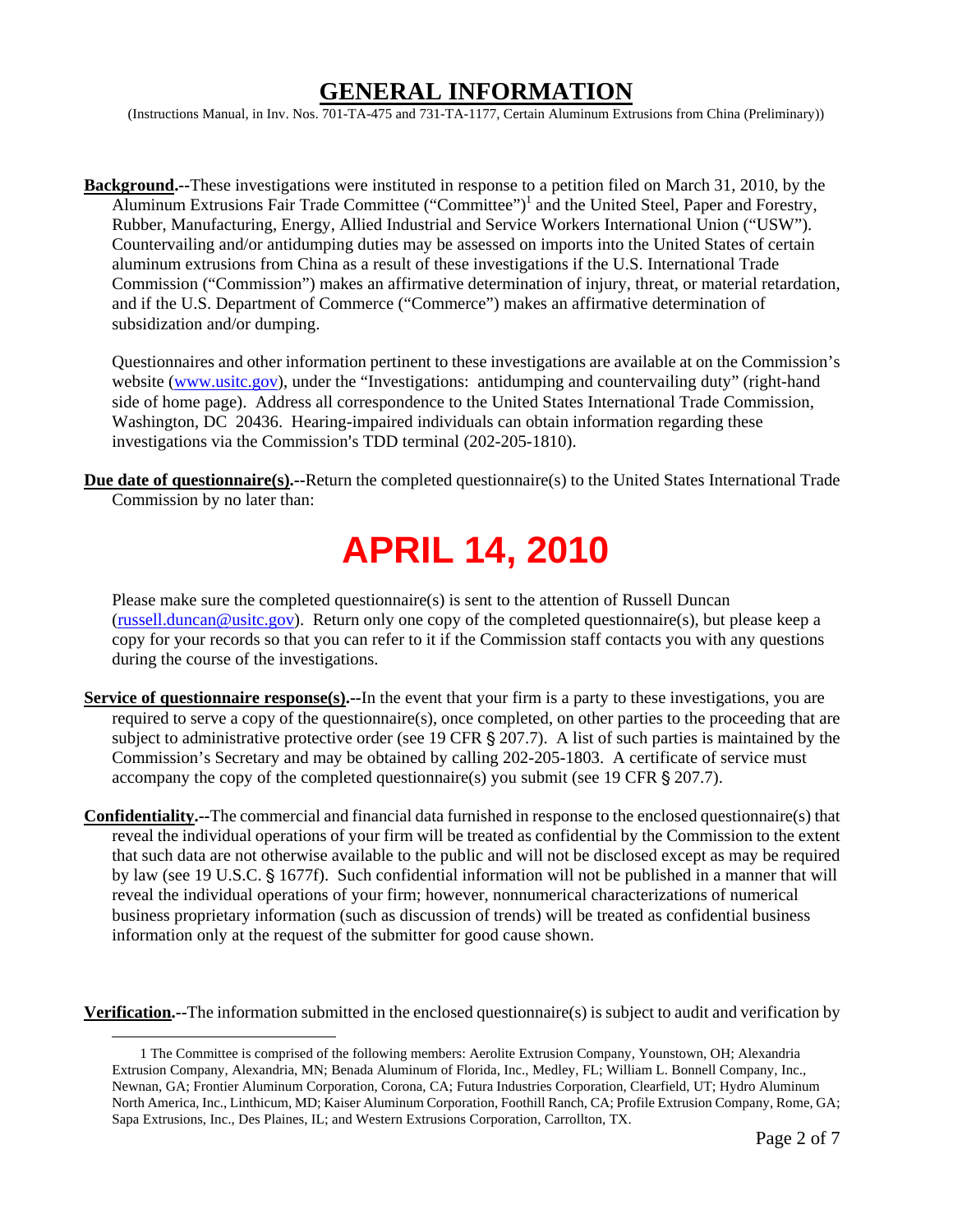## **GENERAL INFORMATION--***Continued*

(Instructions Manual, in Inv. Nos. 701-TA-475 and 731-TA-1177, Certain Aluminum Extrusions from China (Preliminary))

the Commission. To facilitate possible verification of data, please keep all your workpapers and supporting documents used in the preparation of the questionnaire response(s).

**Release of information.--**The information provided by your firm in response to the questionnaire(s), as well as any other business proprietary information submitted by your firm to the Commission in connection with the investigations, may become subject to, and released under, the administrative protective order provisions of the Tariff Act of 1930 (19 U.S.C. § 1677f) and section 207.7 of the Commission's Rules of Practice and Procedure (19 CFR  $\S 207.7$ ). This means that certain lawyers and other authorized individuals may temporarily be given access to the information for use in connection with these investigations or other import-injury investigations conducted by the Commission on the same or similar merchandise; those individuals would be subject to severe penalties if the information were divulged to unauthorized individuals. In addition, if your firm is a U.S. producer, the information you provide on your production and imports of certain aluminum extrusions and your responses to the questions in Part I of the producer questionnaire will be provided to the U.S. Department of Commerce, upon its request, for use in connection with (and only in connection with) its requirement pursuant to section  $702(c)(4)/732(c)(4)$  of the Act (19 U.S.C.  $\frac{1}{2}$  1671a(c)(4)/1673a(c)(4)) to make a determination concerning the extent of industry support for the petition requesting these investigations. Any information provided to Commerce will be transmitted under the confidentiality and release guidelines set forth above. Your response to these questions constitutes your consent that such information be provided to Commerce under the conditions described above.

## **INSTRUCTIONS**

(Instructions Manual, in Inv. Nos. 701-TA-475 and 731-TA-1177, Certain Aluminum Extrusions from China (Preliminary))

- **Answer all questions.--**Do not leave any question or section blank unless a questionnaire expressly directs you to skip over certain questions or sections. If the answer to any question is "none," write "none." **If information is not readily available from your records in exactly the form requested, furnish carefully prepared estimates--and indicate in the footnotes of the table(s) in which line items estimates were used.** Answers to questions and any necessary comments or explanations should be supplied in the space provided or on separate sheets attached to the appropriate page of the questionnaire(s).
- **Consolidate all establishments in China.--**Report the requested data for your establishment(s) located in the People's Republic of China, including Hong Kong ("China"). Firms operating more than one establishment should combine the data for all establishments into a single report.
- **Electronic completion.--**Your firm is encouraged to complete the questionnaire electronically in MS Word format, although hand-written and typewriter-written responses will be accepted. The MS Word version of the questionnaire(s) is available online at the ITC web page for these investigations or directly from the Commission's Investigator, Russell Duncan (202-708-4727, russell.duncan@usitc.gov). Please note that you have several options for submitting the questionnaire(s), once completed, as detailed under "submission instructions" below.
- **Submission instructions.--**Questionnaires may be submitted to the Commission in either paper or electronic form as indicated on the following page.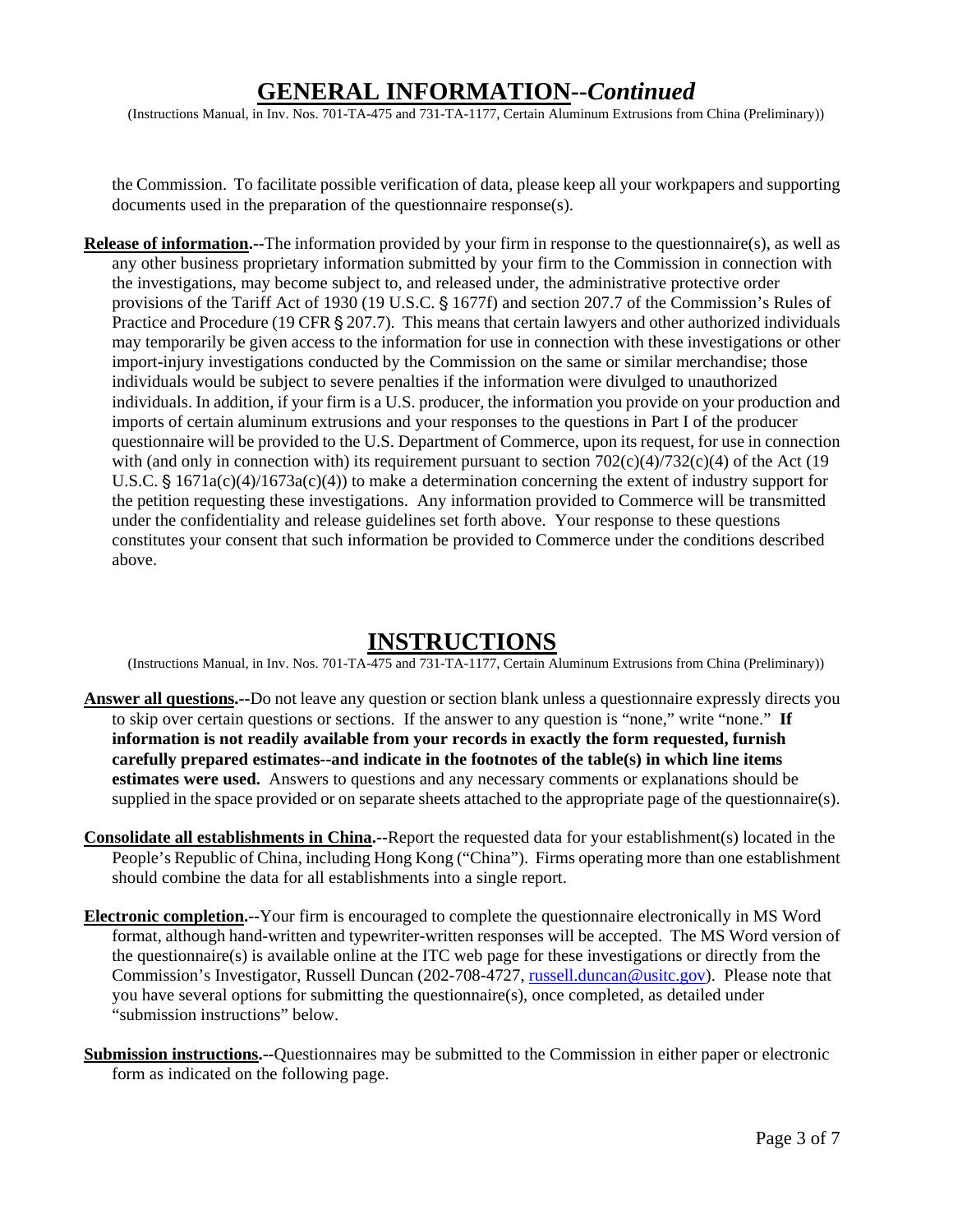### **INSTRUCTIONS--***Continued*

(Instructions Manual, in Inv. Nos. 701-TA-475 and 731-TA-1177, Certain Aluminum Extrusions from China (Preliminary))

#### **OPTIONS FOR PAPER FORM SUBMISSIONS**

#### **1) Overnight mail service.--**Mail to the following address:

#### **United States International Trade Commission Office of Investigations, Room 615 500 E Street SW Washington, DC 20024**

**2) Fax.--**Fax to +1-202-205-3205.

.

**3) U.S. mail.--**Mail to the address above, but using zip code 20436. (This option is not recommended as U.S. mail sent to government offices undergoes additional processing to screen for hazardous materials; this additional processing results in substantial delays in delivery).

#### **OPTIONS FOR ELECTRONIC SUBMISSIONS**

This questionnaire is available as a "fillable" form in MS Word format on the Commission's website at:

http://www.usitc.gov/trade\_remedy/731\_ad\_701\_cvd/investigations/2010/aluminum\_extrusions/prelimphase.htm Please do not attempt to modify the format or permissions of the questionnaire document as that will impede the Commission's ability to process your data. You may complete the questionnaire electronically, print it out, and submit it in paper form as described above, or you may submit it electronically through one of the following means:

- **4) E-mail.--**E-mail the completed questionnaire(s) to Russell Duncan (russell.duncan@usitc.gov) in MS Word form and include a scanned PDF (or other image file) of the signed certification page(s) (page 1). In the subject line of your e-mail submission, please include: **BPI Questionnaire Certain Aluminum Extrusions, 701-475**. *Please note that submitting your questionnaire by e-mail may subject your firm's business proprietary information to transmission over an unsecure environment and to possible disclosure. If you choose this option, the Commission warns you that any risk involving possible disclosure of such information is assumed by the submitter and not by the Commission.*
- **5) Compact disc (CD).--**Copy or burn the completed questionnaire(s) in MS Word onto a CD, and include a scanned PDF (or other image file) of the signed certification page(s) (page 1), and mail to the address above. If you choose this option for submission, please use an an overnight mail service as the additional processing that regular U.S. mail undergoes when sent to government offices results not only in substantial delays in delivery but also damaged (melted) CDs.
- **Note to parties.--**If you are a party to the investigations, and service of the questionnaire(s) is required, such service should be made in paper form pursuant to the applicable Commission rules.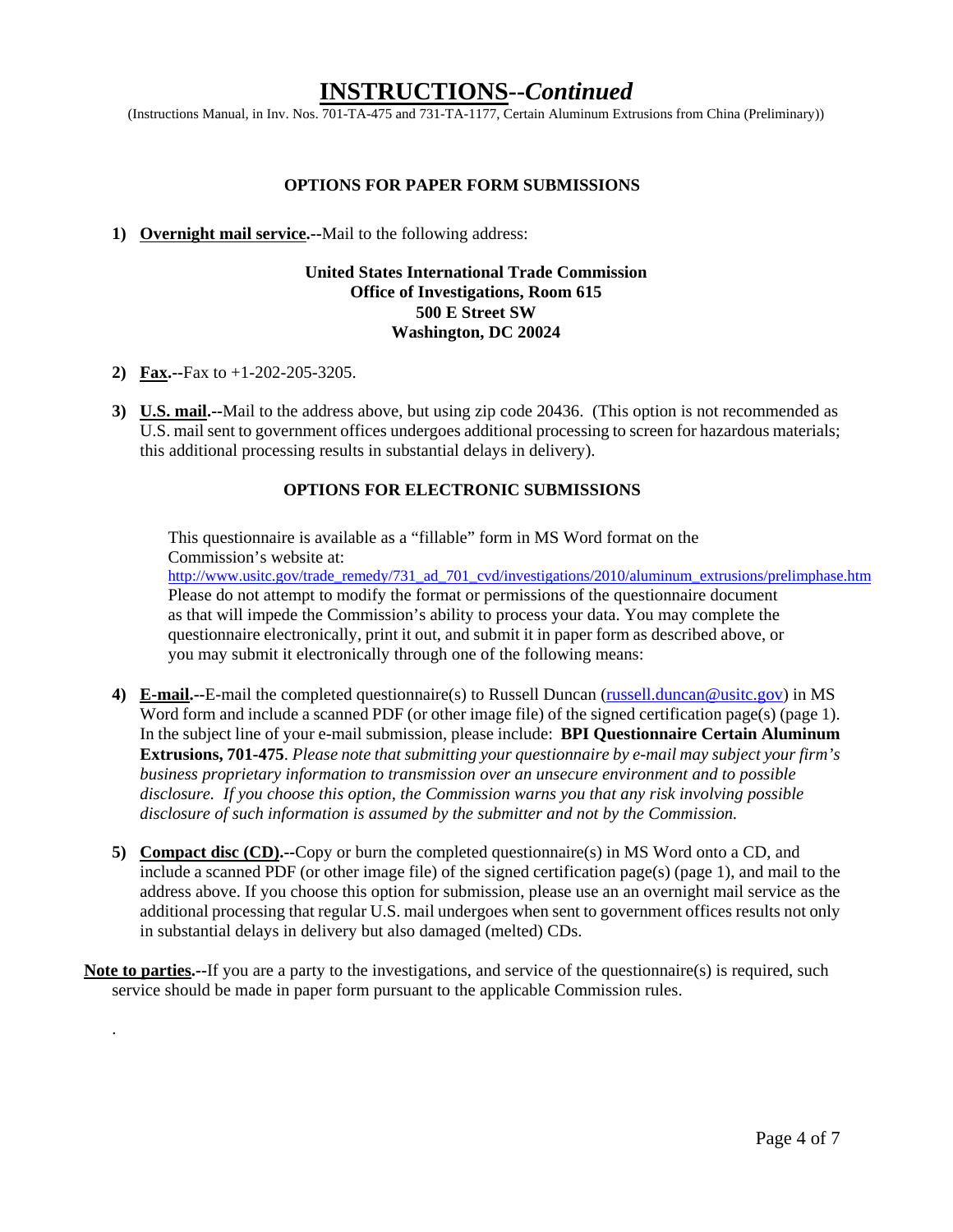## **DEFINITIONS**

(Instructions Manual, in Inv. Nos. 701-TA-475 and 731-TA-1177, Certain Aluminum Extrusions from China (Preliminary))

**Certain Aluminum Extrusions.--**Certain aluminum extrusions are shapes and forms, produced via an extrusion process, of aluminum alloys having metallic elements falling within the alloy series designations published by The Aluminum Association commencing with the numbers 1, 3, and 6 (or proprietary equivalents or other certifying body equivalents) (often considered "soft" aluminum alloys). Certain aluminum extrusions are produced and imported in a wide variety of shapes and forms, including, but not limited to, hollow profiles, other solid profiles, pipes, tubes, bars, and rods. Certain aluminum extrusions that are subsequently drawn are also included in the scope.

Certain aluminum extrusions are produced and imported with a variety of coatings, finishes, and types of fabrication, including: (1) coated or finished aluminum extrusions meeting the criteria above that include, but are not limited to, extrusions that are mill finished (*i.e.*, without any coating or further finishing), brushed, buffed, polished, anodized (including bright-dip), liquid painted, or powder coated; (2) further fabricated aluminum extrusions meeting the criteria above that include, but are not limited to, extrusions that are cut-to-length, machined, drilled, punched, notched, bent, or stretched; and (3) aluminum extrusions meeting the criteria above that may also be taped or coated *(e.g.*, with plastic) to protect finishes. The subject merchandise includes certain aluminum extrusions that are coated, finished, fabricated, or any combination thereof, and regardless of tape, plastic, or other protective coatings.

Certain aluminum extrusions may also be described as parts for products that are assembled or otherwise further processed after importation, including, but not limited to, window frames, door frames, solar panels, curtain walls, or furniture. Such parts that otherwise meet the definition of certain aluminum extrusions are included in the scope. The scope includes certain aluminum extrusions that are partially assembled into subassemblies of finished merchandise, whether or not the extrusions are attached by welding or fasteners. Further, the subject merchandise may be identified as other goods, *e.g.* heat sinks, door thresholds, or carpet trim. Such goods that otherwise meet the definition of certain aluminum extrusions (above) regardless of their product label are included in the scope.

- **Excluded products.--**The scope excludes final finished goods containing aluminum extrusions that are imported in finished form, *i.e.*, fully and permanently assembled, such as finished window frames, door frames, picture frames, and solar panels. The scope also excludes unassembled final finished goods containing aluminum extrusions, *e.g.* "kits," that, at the time of importation, contain all of the necessary parts to assemble the finished goods. The scope also excludes aluminum alloy sheet or plates produced by other than the extrusion process; aluminum products produced by the casting method; pure, unwrought aluminum in any form; and aluminum extrusions falling within alloy series designations of The Aluminum Association commencing with the numbers 2, 5, and 7.
- **Applicable HTS numbers.--**Exports of the subject merchandise from China are primarily provided for under the following subheadings of the Harmonized Tariff Schedule ("HTS"): 7604.21, 7604.29, and 7608.20 ("Primary HTS numbers"). The subject merchandise, entered as parts of other aluminum products, may be classifiable under the following additional Chapter 76 subheadings: 7610.10, 7610.90, 7615.19, 7615.20, and 7616.99 ("Secondary HTS numbers"). The subject merchandise, entered as extruded aluminum parts of other products, may be also classifiable under other HTS subheadings ("Other HTS numbers"). While HTS subheadings are provided for convenience and customs purposes, the written description of the scope in this proceeding is dispositive.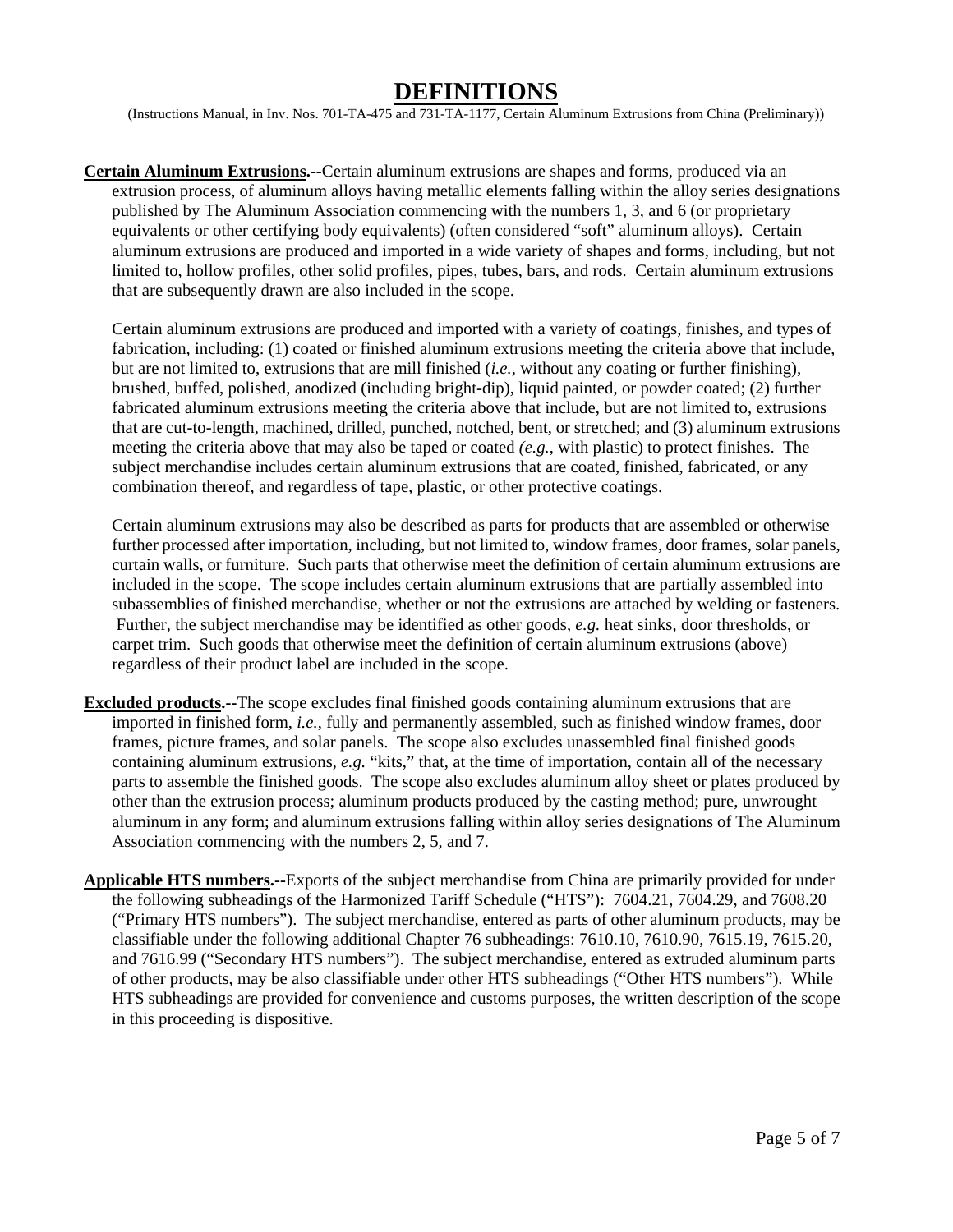## **DEFINITIONS--***Continued*

(Instructions Manual, in Inv. Nos. 701-TA-475 and 731-TA-1177, Certain Aluminum Extrusions from China (Preliminary))

#### **Applicable HTS numbers.--***Continued*

| Primary HTS numbers   | These are believed to be the HTS<br>numbers under which most certain<br>aluminum extrusions are classified<br>for Customs' purposes.                                                                                                                                                                                      | 7604.21<br>7604.29<br>7608.20                           |
|-----------------------|---------------------------------------------------------------------------------------------------------------------------------------------------------------------------------------------------------------------------------------------------------------------------------------------------------------------------|---------------------------------------------------------|
| Secondary HTS numbers | These are believed to be additional 17610.10<br>HTS numbers under which some<br>certain aluminum extrusions<br>meeting the written description<br>provided above could be properly<br>classified for Customs' purposes<br>(especially as parts for<br>downstream products that use<br>certain aluminum extrusions).       | 7610.90<br>7615.19<br>7615.20<br>7616.99                |
| Other HTS numbers     | Certain aluminum extrusions may<br>be properly classified under a<br>variety of other HTS numbers<br>besides the primary and secondary<br>HTS numbers listed above<br>(especially if these extrusions are<br>labeled by end use purpose, e.g.,<br>heat sinks, boiler tubing, door<br>thresholds, carpet trim, et cetera). | To be defined in your firm's<br>questionnaire response. |

- **Firm.--**An individual proprietorship, partnership, joint venture, association, corporation (including any subsidiary corporation), business trust, cooperative, trustee in bankruptcy, or receiver under decree of any court.
- **Related firm.--**A firm that your firm solely or jointly owned, managed, or otherwise controlled; a firm that solely or jointly owned, managed, or otherwise controlled your firm; and/or a firm that was solely or jointly owned, managed, or otherwise controlled by a firm that also solely or jointly owned, managed, or otherwise controlled your firm.
- **Establishment.--**Each facility of a firm in China involved in the production, importation, and/or purchase of certain aluminum extrusions (as defined above), including auxiliary facilities operated in conjunction with (whether or not physically separate from) such facilities.
- **United States.--**For purposes of this investigation, the 50 States, Puerto Rico, the U.S. Virgin Islands, and the District of Columbia.
- **Importer.--**Any person or firm engaged, either directly or through a parent company or subsidiary, in importing certain aluminum extrusions (as defined above) into the United States from your firms or from another Chinese manufacturer or its selling agent.
- **Average production capacity.--**The level of production that your establishment(s) could reasonably have expected to attain during the specified periods. Assume normal operating conditions (i.e., using equipment and machinery in place and ready to operate; normal operating levels (hours per week/weeks per year) and time for downtime, maintenance, repair, and cleanup; and a typical or representative product mix).